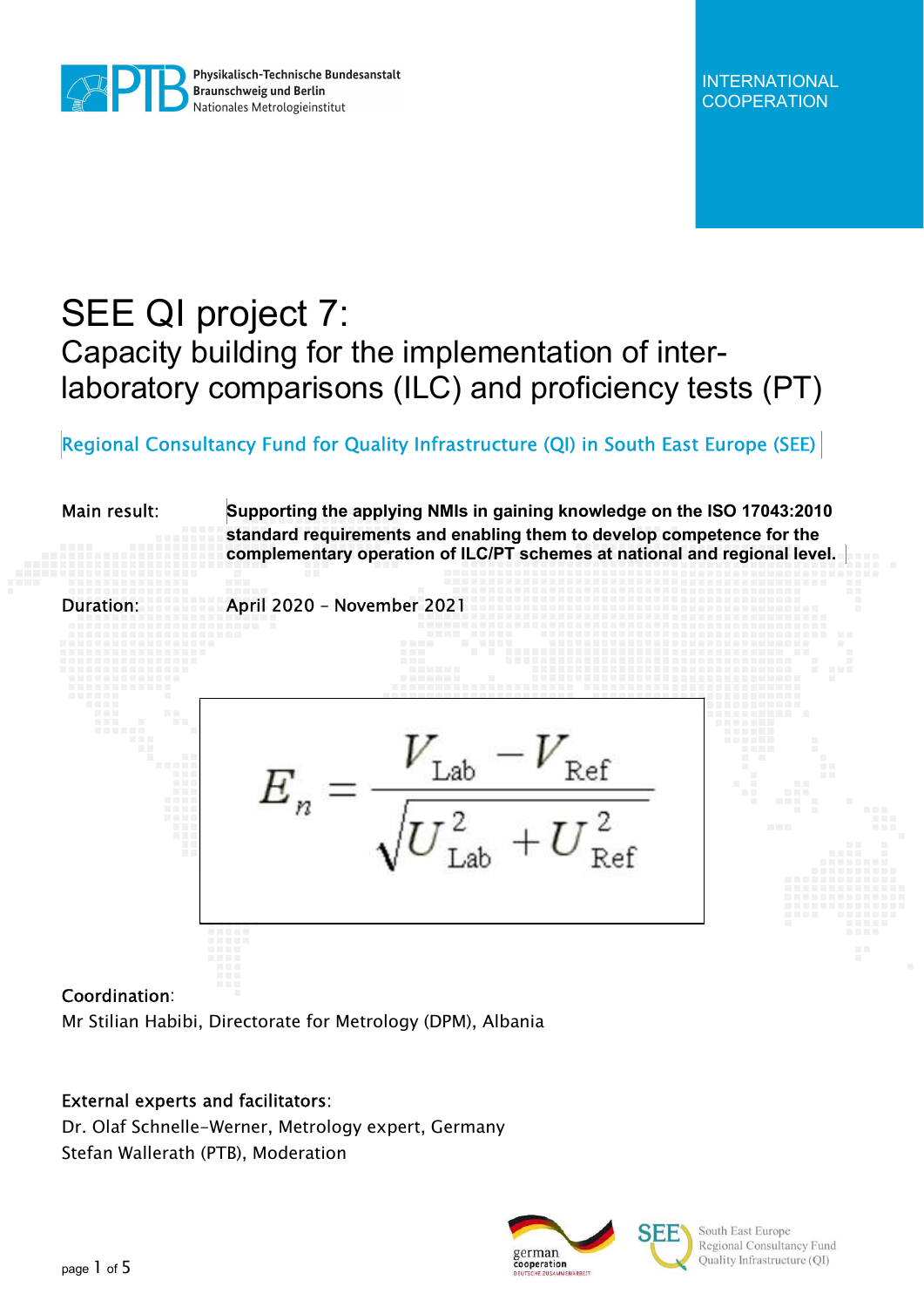

#### Background

The importance of participating in PT and/or ILCs is stressed strongly in the policies of National Accreditation Bodies (ABs). ABs consider a laboratory's participation in PTs, where available, and/or Interlaboratory Comparison, as necessary in order to demonstrate competence, in each product sector where accreditation has been granted or is pending and guarantee the quality of results.

Furthermore, according to document EA-4/21 (2018) and ILAC G 27 (2019), if inspection bodies perform measurements, they should comply with the relevant requirements of ISO/IEC 17025 for these activities as traceability, validation of methods and proficiency testing.

Correct measurement and their international recognition are essential for a trustworthy Quality Infrastructure, which is required to enable trade and free movement of goods. Internally recognized calibration certificates are the basis for the recognition of any conformity assessment certificate, required for trade.

Addressing the implementation of ILCs/PTs regionally, will assure complementarity and avoid duplication. It will help the countries to share their experiences and knowledge in the area, allow better coordination to complement each other as PT providers, based on countries' needs and complimentary in the regional perspective.



cooperation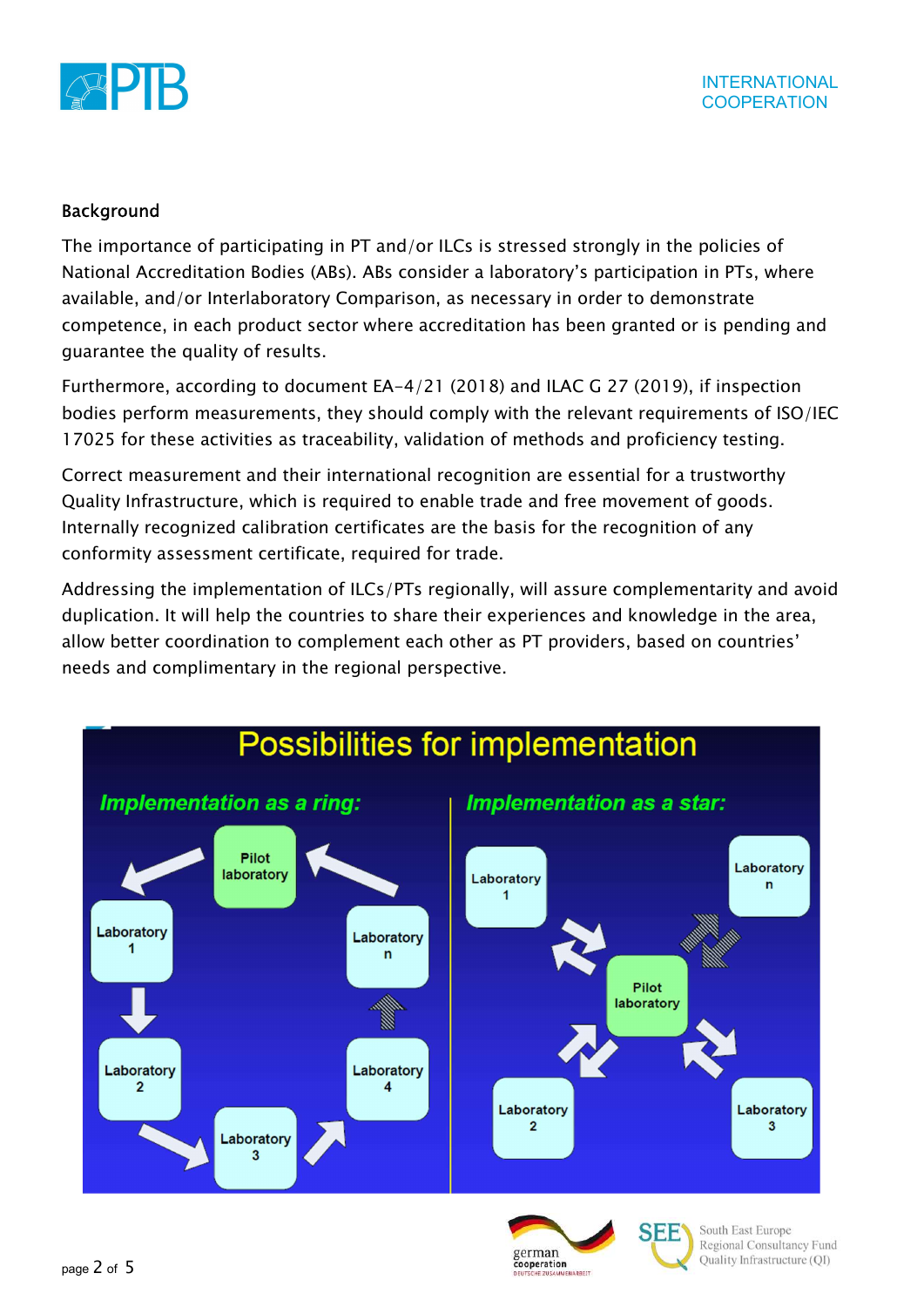

#### Project implementation

The project was structured as follows:

- Training/Workshop on organization of ILC/PTs consisting of: introduction of ISO 17043:2010, design and operation of PT schemes, statistical methods, reporting, and interpretation. tools for basic statistical design and data analysis.
- Setup of a complementary plan for the implementation of ILCs/PTs at national and regional (if customs requirements permit) level
- Coaching of the national implementation of ILCs (Review of QM system, ILC/PT protocol, evaluation of the results, drafting of report)
- Follow-up workshop on lessons learned in the implementation of the ILCs/PTs

Due to the developments related to the COVID-19 pandemic in 2020, the planned kick-off workshop for the participating NMIs had to be postponed several times. Finally, it was decided to implement the kick-off workshop virtually in November 2021. This enabled the participation of a wider audience, so that the kick-off workshop was conjointly organized between PTB and EURAMET capacity development unit. This wider background of attendees from 10 EURAMET countries beyond the WB6 region brought in additional perspectives and experiences with the subject and stimulated the discussions during this 2-day virtual kick-off workshop.



Technical Protocols of the NMIs conducted by DPA (Albania) and KMA (Kosovo)



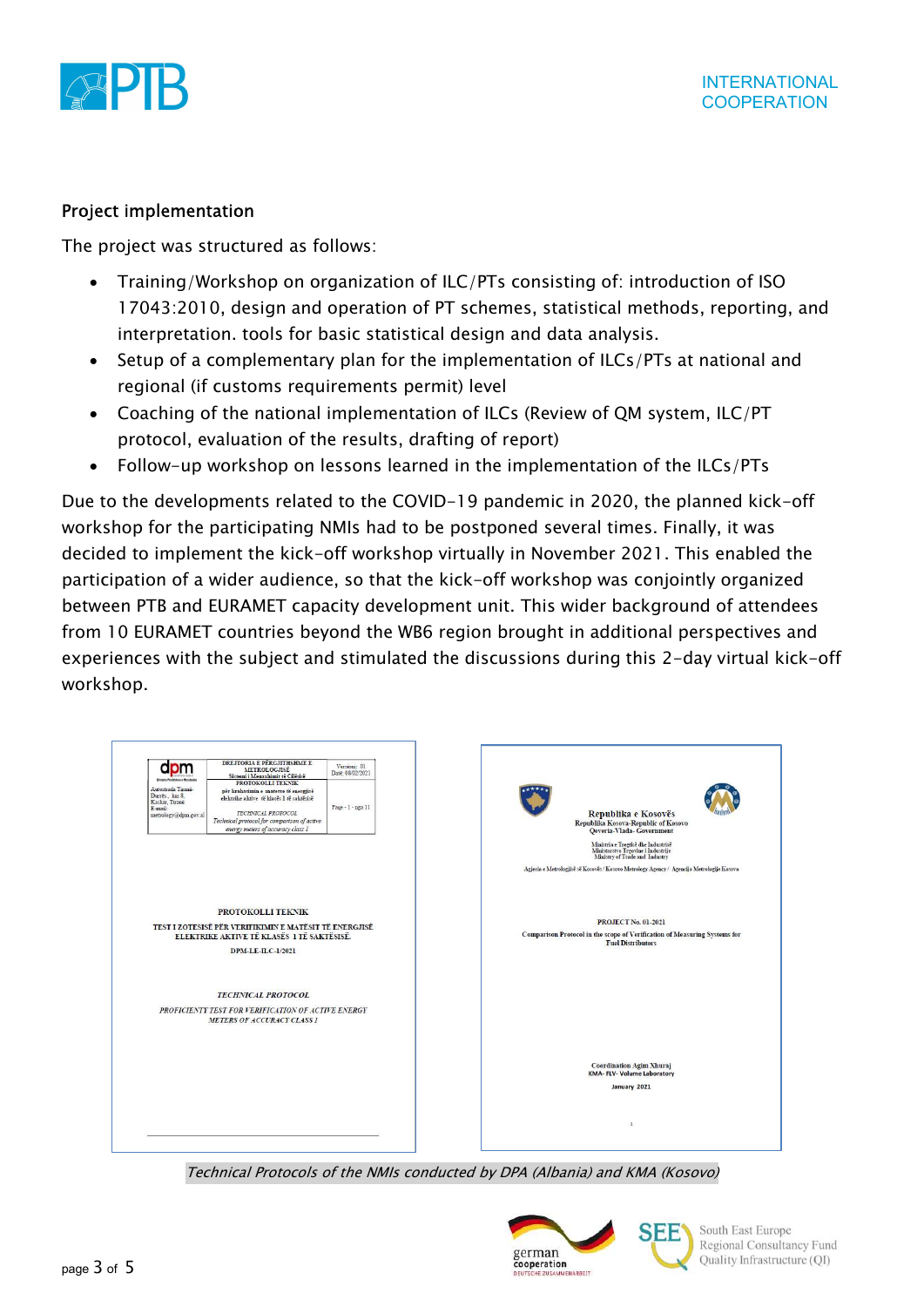

On the third workshop day, only participants from WB6 NMIs assessed the needs and opportunities in the region and planned the further steps of ILCs to be implemented by the NMIs of the region. The NMIs of Albania (verification of energy meters) and Kosovo (verification of measuring systems for fuel dispensers) decided to implement an ILC for inspection bodies accredited to ISO 17020 operating in the area of legal metrology.



The two ILCs were implemented in Q1-Q2/2021 and for both institutions it was the first time ever planning, preparing, implementing and evaluating the data of an ILC independently. The process was coached by the international PTB metrology expert, who reviewed the required documents (draft protocol, statistical evaluation, draft reports) and was available for questions and advice.

Presenting results and uncertainties by ILC participants and pilot

During an evaluation workshop on 22.11.2021 the metrologists from DPM and KMA presented their approaches and results to their colleagues and the international PTB metrology expert and discussed the challenges they had encountered.

Following challenges were observed by the two pilots during the implementation of the ILCs:

- Availability of resources: transfer standard, technical protocol, etc.
- Lack of experience as PT/ILC organiser and as pilot laboratory
- One participating lab declared Measurement Uncertainty 10 times more than others, although they were using same type & accuracy reference standard and test bench
- Very limited number of calibration laboratories in the country
- Inability to perform measurements according to the final protocol (time table of the measurements) due to the pandemic situation
- In the case of KMA the whole process is designed and prepared only by one staff member of the pilot laboratory in absence of the quality manager
- It was the first time preparing PT / ILC protocols, lack of experience in this regard





South East Europe Regional Consultancy Fund Quality Infrastructure (QI)